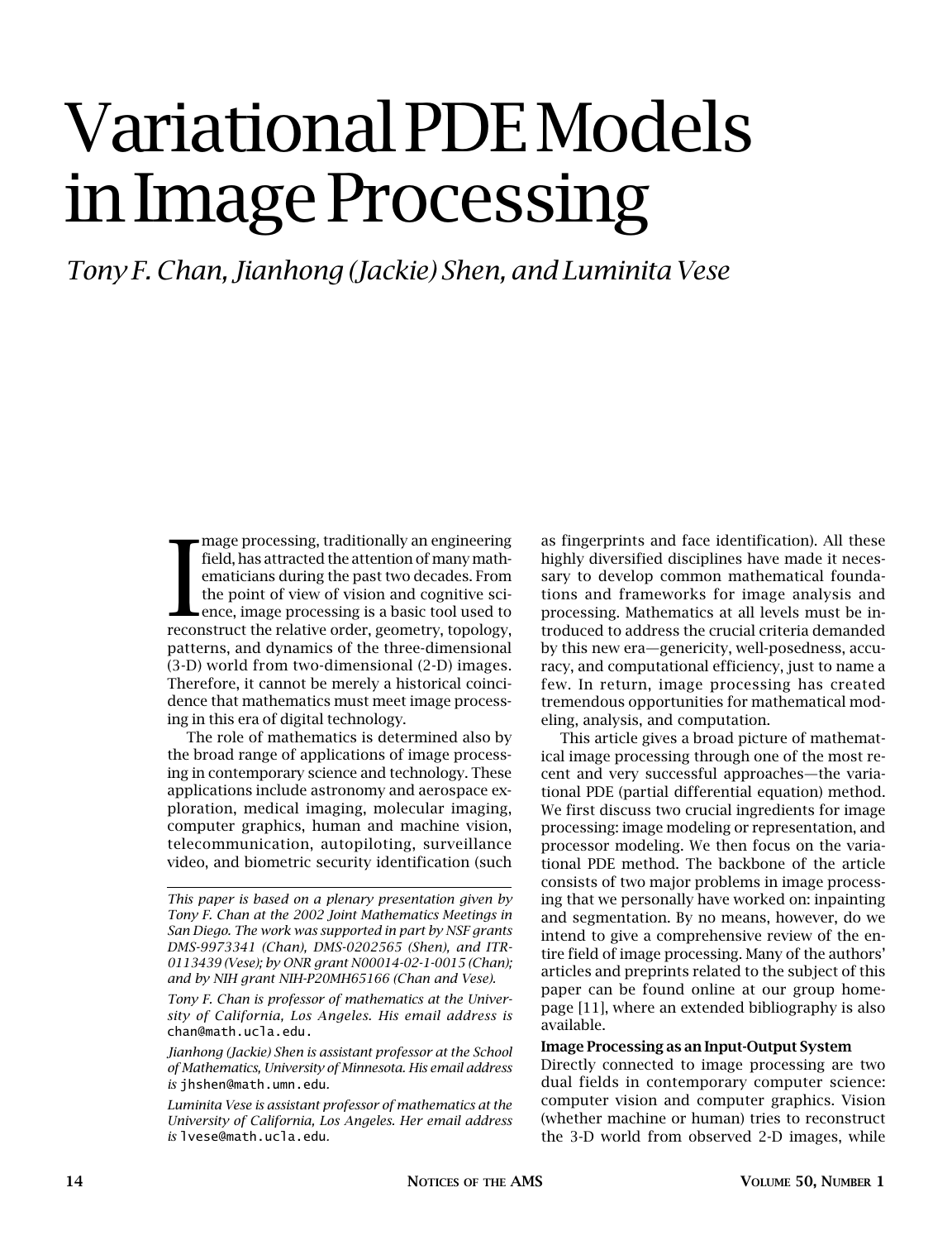graphics pursues the opposite direction by designing suitable 2-D scene images to simulate our 3-D world. Image processing is the crucial middle way connecting the two.

Abstractly, image processing can be considered as an input-output system

$$
Q_0 \longrightarrow \boxed{\text{Image Processor } \mathcal{T}} \longrightarrow Q
$$

Here  $\mathcal T$  denotes a typical image processor: for example, denoising, deblurring, segmentation, compression, or inpainting. The input data *Q*<sup>0</sup> can represent an observed or measured single image or image sequence, and the output  $Q = (q_1, q_2, \dots)$ contains all the targeted image *features.*

For example, the human visual system can be considered as a highly involved multilevel image processor  $\mathcal T$ . The input  $Q_0$  represents the image sequence that is constantly projected onto the retina. The output vector *Q* contains all the major features that are important to our daily life, from the lowlevel ones such as relative orders, shapes, and grouping rules to high-level feature parameters that help classify or identify various patterns and objects.

Table 1 lists some typical image processing problems.

The two main ingredients of image processing are the input  $Q_0$  and the processor  $\mathcal T$ . As a result, the two key issues that have been driving mainstream mathematical research on image processing are (a) the modeling and representation of the input visual data  $Q_0$ , and (b) the modeling of the processing operators  $\mathcal T$ . Although the two are independent, they are closely connected to each other by the universal rule in mathematics: the structure and performance of an operator  $\mathcal T$  is greatly influenced by how the input functions are modeled or represented.

## **Image Modeling and Representation**

To efficiently handle and process images, we need first to understand what images really are mathematically and how to represent them. For example, is it adequate to treat them as general  $L^2$  functions or as a subset of  $L^2$  with suitable regularity constraints? Here we briefly outline three major classes of image modeling and representation.

*Random fields modeling*. An observed image  $u_0$ is modeled as the sampling of a random field. For example, the Ising spin model in statistical mechanics can be used to model binary images. More generally, images are modeled by some Gibbs/Markovian random fields [10]. The statistical properties of fields are often established through a filtering technique and learning theory. Random field modeling is the ideal approach for describing natural images with rich texture patterns such as trees and mountains.

|                          | $Q_0$                      |                                                              |
|--------------------------|----------------------------|--------------------------------------------------------------|
| $denoising + deblurring$ | $u_0 = K u + n$            | clean & sharp u                                              |
| inpainting               | $u_0 _{\Omega\setminus D}$ | entire image $u _{\Omega}$                                   |
| segmentation             | $u_0$                      | "objects"<br>$[u_k, \Omega_k], k = 1, 2, \ldots$             |
| scale-space              | $u_0$                      | multiscale images<br>$(u_{\lambda_1}, u_{\lambda_2}, \dots)$ |
| motion estimation        | $(u_0^{(1)}, u_0^{(2)}, )$ | optical flows<br>$(\vec{v}^{(1)}, \vec{v}^{(2)}, \ldots)$    |

**Table 1. Typical image processors and their inputs and outputs. The symbols represent (1)** *K***: a blurring kernel, and** *n***: an additive noise, both assumed in this paper to be linear for simplicity; (2)** *u*0**: the given noisy or blurred image; (3)** Ω**: the entire image domain, and** *D***: a subset where image information is missing or inaccessible; (4)**  $[u_k, \Omega_k]$ :  $\Omega_k$ 's are the **segmented individual "objects", while** *uk***'s are their intensity** *v***alues; (5)**  $\lambda_k$ **'s are different scales, and**  $u_\lambda$  **can be roughly understood as the projection of the input image at scale** *λ***; (6)** *u*(*n*) <sup>0</sup> **'s denote the discrete sampling of a continuous "movie"**  $u_0(x,t)$  (with some small time step  $h$ ) and  $\vec{\mathcal{V}}^{(n)}$ 's are the **estimated optical flows (i.e., velocity fields) at each moment.**

*Wavelet Representation*. An image is often acquired from the responses of a collection of microsensors (or photo receptors), either digital or biological. During the past two decades, it has been gradually realized (and experimentally supported) that such local responses can be well approximated by wavelets. This new representation tool has revolutionized our notion of images and their multiscale structures [12]. The new JPEG2000 protocol for image coding and the successful compression of the FBI database of fingerprints are its two most influential applications. The theory is still being actively pushed forward by a new generation of geometric wavelets such as curvelets (Candés and Donoho) and beamlets (Pennec and Mallat).

*Regularity Spaces*. In the linear filtering theory of conventional digital image processing, an image *u* is considered to be in the Sobolev space *H*1(Ω). The Sobolev model works well for homogeneous regions, but it is insufficient as a global image model, since it "smears" the most important visual cue, namely, edges. Two well-known models have been introduced to recognize the existence of edges. One is the "object-edge" model of Mumford and Shah [13], and the other is the BV image model of Rudin, Osher, and Fatemi [15]. The object-edge model assumes that an ideal image *u* consists of disjoint homogeneous object patches  $[u_k, \Omega_k]$  with  $u_k \in H^1(\Omega_k)$  and regular boundaries *∂*Ω*<sup>k</sup>* (characterized by one-dimensional Hausdorff measure). The BV image model assumes that an ideal image has bounded total variation  $\int_\Omega |Du|.$  Regularity-based image models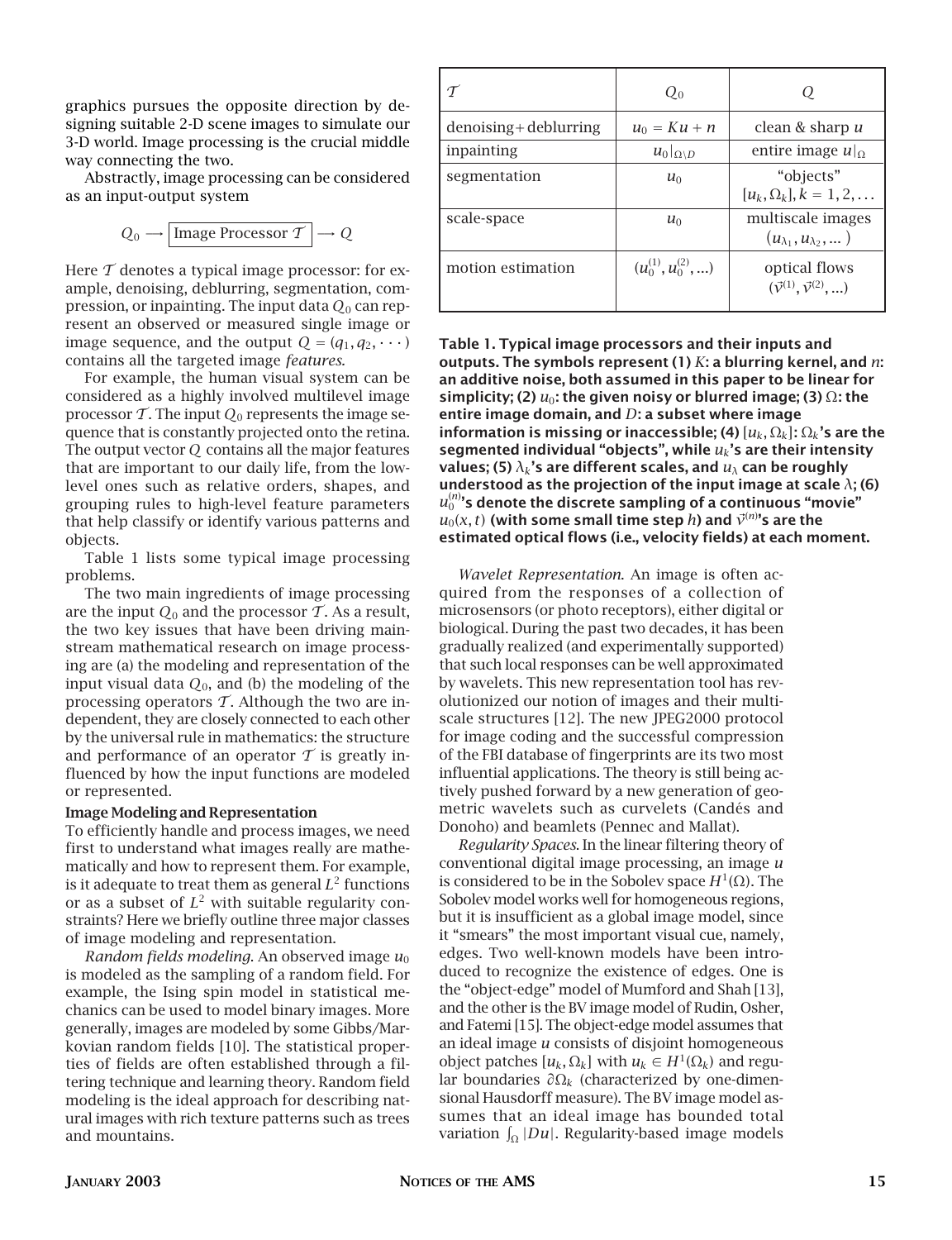are generally applicable to images with low texture patterns and without rapidly oscillatory components.

## **Modeling of Image Processors**

How images are modeled and represented very much determines the way we model image processors. We shall illustrate this viewpoint through the example of denoising  $u = \mathcal{T}u_0$ :  $u_0 = u + n$ , assuming for simplicity that the white noise *n* is additive and homogeneous, and there is no blurring involved.

When images are represented by wavelets, the denoising processor  $\mathcal T$  is in some sense "diagonalized" and is equivalent to a simple engineering on the individual wavelet components. This is a celebrated result of Donoho and Johnstone on threshold-based denoising schemes.

Under the statistical/random field modeling of images, the denoising processor  $\mathcal T$  becomes MAP (*Maximum A Posteriori*) estimation. By Bayes's formula, the posterior probability given an observation  $u_0$  is

$$
p(u|u_0) = p(u_0|u)p(u)/p(u_0).
$$

The denoising processor  $\mathcal T$  is achieved by solving the MAP problem max  $p(u|u_0)$ . Therefore, it is important to know not only the random field image model  $p(u)$  but also the mechanism by which  $u_0$  is generated from the ideal image *u* (the so-called *generative* data model). The two are crucial for successfully carrying out Bayesian denoising.

Finally, if the ideal image *u* is modeled as an element in a regular function space such as  $H^1(Ω)$ or BV( $\Omega$ ), then the denoising processor T can be realized by a variational optimization. For instance, in the BV image model,  $\mathcal T$  is achieved by

$$
\min_{u} \int_{\Omega} |Du| \text{ subject to } \frac{1}{|\Omega|} \int_{\Omega} (u - u_0)^2 \, dx \le \sigma^2,
$$

where the white noise is assumed to be well approximated by the standard Gaussian  $N(0, \sigma^2)$ . This well-known denoising model, first proposed by Rudin, Osher, and Fatemi, belongs to the more general class of *regularized* data-fitting models.

Just as different coordinate systems that describe a single physical object are related, different formulations of the same image processor are closely interconnected. Again, take denoising for example. It has been shown that the wavelet technique is equivalent to an approximate optimal regularization in certain Besov spaces (Cohen, Dahmen, Daubechies, and DeVore). On the other hand, Bayesian processing and the regularity-based variational approach can also be connected (at least formally) by Gibbs's formula in statistical mechanics (see (3) in the next section).

## **Variational PDE Method**

Having briefly introduced the general picture of mathematical image processing, we now focus on the variational PDE method through two processors: inpainting and segmentation.

For the history and a detailed description of current developments of the variational and PDE method in image and vision analysis, see two special issues in *IEEE Trans. Image Processing* [**7** (3), 1998] and *J. Visual Comm. Image Rep.* [**13** (1/2), 2002] and also two recent monographs [1], [18].

In the variational or "energy"-based models, nonlinear PDEs emerge as one derives formal Euler-Lagrange equations or tries to locate local or global minima by the gradient descent method. Some PDEs can be studied by the viscosity solution approach [8], while many others still remain open to further theoretical investigation.

Compared with other approaches, the variational PDE method has remarkable advantages in both theory and computation. First, it allows one to directly handle and process visually important geometric features such as gradients, tangents, curvatures, and level sets. It can also effectively simulate several visually meaningful dynamic processes, such as linear and nonlinear diffusions and the information transport mechanism. Second, in terms of computation, it can profoundly benefit from the existing wealth of literature on numerical analysis and computational PDEs. For example, various well-designed shock-capturing schemes in Computational Fluid Dynamics (CFD) can be conveniently adapted to edge computation in images.

# **Variational Image Inpainting and Interpolation**

The word *inpainting* is an artistic synonym for image interpolation; initially it circulated among museum restoration artists who manually restore cracked ancient paintings. The concept of digital inpainting was recently introduced into digital image processing in a paper by Bertalmio, Sapiro, Caselles, and Ballester. Currently, digital inpainting techniques are finding broad applications in image processing, vision analysis, and digital technologies such as image restoration, disocclusion, perceptual image coding, zooming and image superresolution, error concealment in wireless image transmission, and so on  $[2]$ ,  $[4]$ ,  $[9]$ . Figure 1 shows an example of error concealment.

We now discuss the mathematical ideas and methodologies behind variational inpainting techniques. Throughout this section, *u* denotes the original complete image on a 2-D domain Ω, and  $u_0$  denotes the observed or measured portion of *u*, which can be either noisy or blurry, on a subdomain or general subset *D*. The goal of inpainting is to recover *u* on the entire image domain  $\Omega$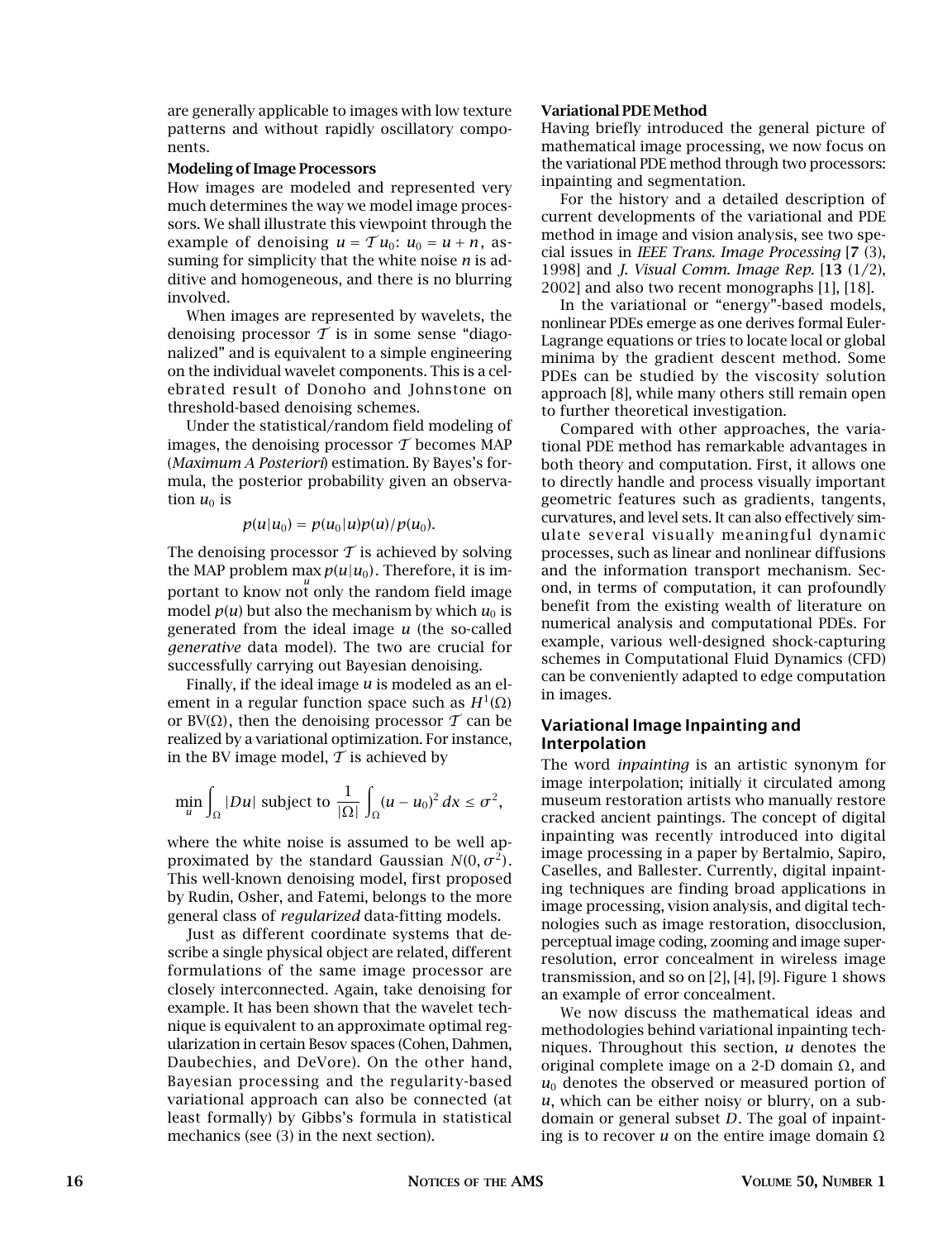as faithfully as possible from the available data  $u_0$ on *D*.

## **From Shannon's Theorem to Variational Inpainting**

Interpolation is a classical topic in approximation theory, numerical analysis, and signal and image processing. Successful interpolants include polynomials, harmonic waves, radially symmetric functions, finite elements, splines, and wavelets. Despite the diversity of the literature, there exists one most widely recognized result due to Shannon, known as *Shannon's Sampling Theorem.*

*Theorem (Shannon's Theorem). If a signal u*(*t*) *is band-limited within* (−*ω,ω*)*, then*

$$
u(t) = \sum_{n=-\infty}^{\infty} u\left(n\frac{\pi}{\omega}\right) \operatorname{sinc}\left(\frac{\omega}{\pi}t - n\right).
$$

That is, if an analog signal *u*(*t*) (with finite energy or, equivalently, in  $L^2(\mathbb{R})$  does not contain any high frequencies, then it can be perfectly interpolated from its properly sampled discrete sequence  $u_0[n] = u(n\pi/\omega)$  (where  $\omega/\pi$  is known as the Nyquist frequency).

All interpolation problems share this "if-then" structure. "If" specifies the space where the target signal *u* is sought, while "then" gives the reconstruction or interpolation procedure based on the discrete samples (or, more generally, any partial information about the signal).

Unfortunately, for most real applications in signal and image processing, one cannot expect a closed-form formula as clean as Shannon's. This is due to at least two factors. First, in vision analysis and communication, signals like images are intrinsically not band-limited because of the presence of *edges* (or Heaviside-type singularities). Second, for most real applications, the given incomplete data are often noisy and become blurred during the imaging and transmission processes. Therefore, in the situation of Shannon's Theorem, we are dealing with a class of "bad" signals *u* with "unreliable" samples  $u_0$ .

Naturally, for image inpainting, both the "if" and "then" statements in Shannon's Theorem need to be modeled carefully. It turns out that there are two powerful and interdependent frameworks that can carry out this task: one is the variational method, and the other is the Bayesian framework [10].

In the Bayesian approach the "if" statement specifies both the so-called *prior* model and the *data* model. The prior model specifies how images are distributed a priori or, equivalently, which images occur more frequently than others. Probabilistically, it specifies the prior probability  $p(u)$ . Let  $u_0$  denote the incomplete data that are observed, measured, or sampled. Then the second part of "if" is to model how  $u_0$  is generated from  $u$  or A blurred image with 80 lost packets





**Figure 1. TV inpainting for the error concealment of a blurry image.**

to specify the conditional probability  $p(u_0|u)$ . Finally, in the Bayesian framework, Shannon's "then" statement is replaced, as indicated earlier, by the *Maximum A Posteriori* (MAP) optimization given by Bayes's formula:

(1) 
$$
\max_{u} p(u|u_0) = p(u_0|u)p(u)/p(u_0).
$$

(It is equivalent to maximizing the product of the prior model and the data model, since the denominator is a fixed normalization constant once  $u_0$  is given.) To summarize, Bayesian inpainting means finding the most probable image given its incomplete and possibly distorted observation.

The variational approach resembles the Bayesian methodology, but now everything is expressed deterministically. The Bayesian prior model  $p(u)$ becomes the specification of the regularity of an image *u*, while the data model  $p(u_0|u)$  now measures how well the observation  $u_0$  fits if the original image is indeed *u*. Regularity is enforced through "energy" functionals: for example, the Sobolev norm  $E[u] = \int_{\Omega} |\nabla u|^2 dx$ , the total variation (TV) model  $E[u] = \int_{\Omega} |Du|$  of Rudin, Osher, and Fatemi, and the Mumford-Shah free-boundary model  $E[u, \Gamma] = \int_{\Omega \setminus \Gamma} |\nabla u|^2 dx + \beta H^1(\Gamma)$ , where  $H^1$ denotes the one-dimensional Hausdorff measure. The quality of data fitting  $u \rightarrow u_0$  is often judged by an error measure  $E[u_0|u]$ . For instance, the *least square* measure prevails in the literature due to the genericity of Gaussian-type noise and the *Central Limit Theorem:*  $E[u_0|u] = \frac{1}{|D|} \int_D (Tu - u_0)^2 dx$ , where *D* is the domain on which  $u_0$  has been sampled or measured, |D| is its area (or cardinality for the discrete case), and *T* denotes any linear or nonlinear image processor (such as blurring and diffusion). In this variational setting, Shannon's "then" statement becomes a constrained optimization problem:

min  $E[u]$  over all *u* such that  $E[u_0|u] \leq \sigma^2$ .

Here  $\sigma^2$  denotes the variance of the white noise, which is assumed to be known by proper statistical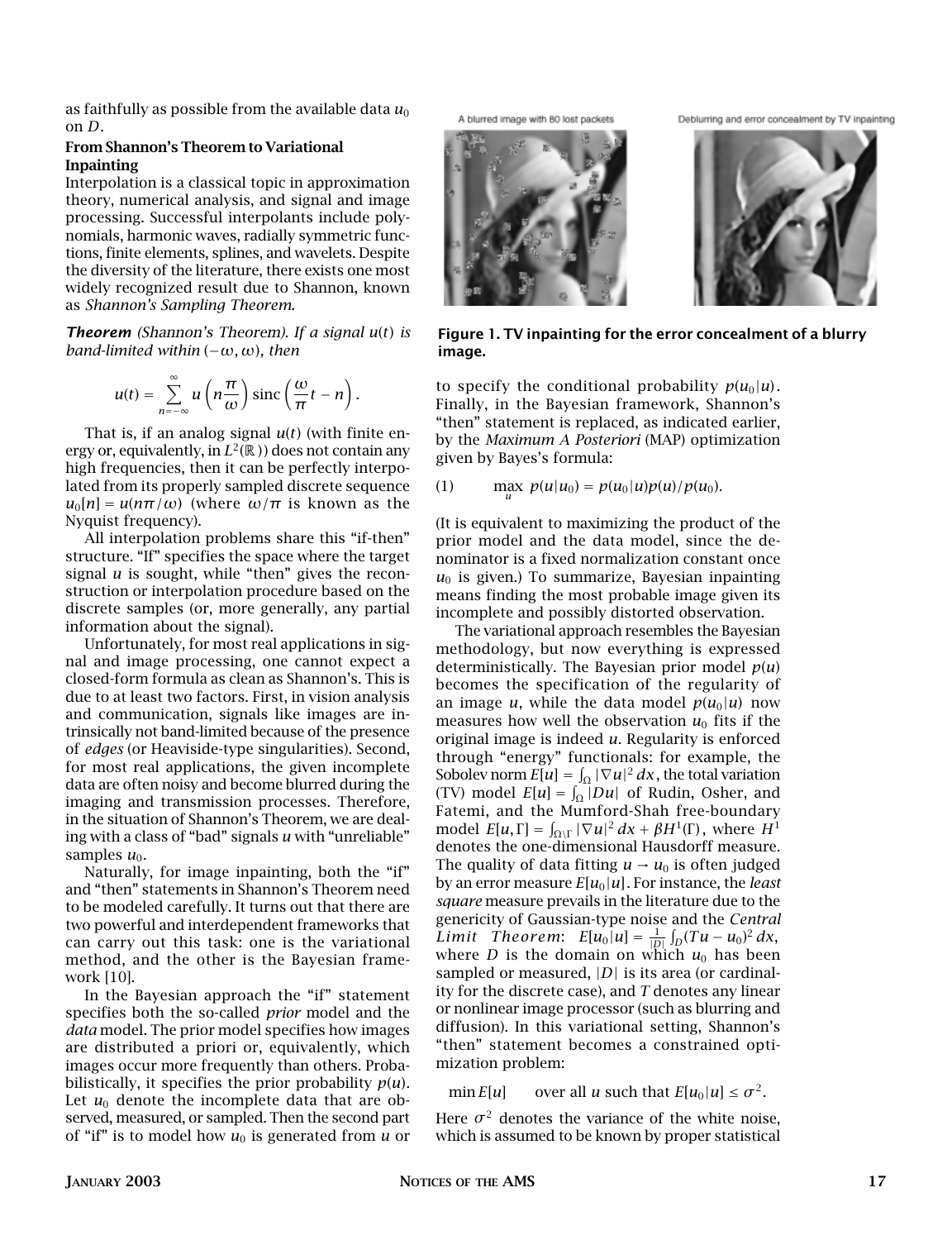Image to be inpainted



Inpainting domain (or mask)

Hello! We are Penguin You guys A and B. must think that so many words have made a large amount of image information lost. Is this true? We disagree. We are more optimistic. The





#### **Figure 2. Mumford-Shah inpainting for text removal.**

estimators. Equivalently, the model solves the following unconstrained problem using Lagrange multipliers (e.g., Chambolle and Lions):

(2) 
$$
\min_{u} E[u] + \lambda E[u_0|u].
$$

Generally, *λ* expresses the balance between regularity and fitting. In summary, variational inpainting searches for the most "regular" image that best fits the given observation.

The Bayesian approach is more universal in the sense of allowing general statistical prior and data models, and it is powerful for restoring both artificial images and natural images (or *textures*). But to learn the prior model and the data model is usually quite expensive. The variational approach is ideal for dealing with regularity and geometry and tends to work best for man-made indoor and outdoor scenes and images with low textures. The two approaches (1) and (2) can be at least formally unified under Gibbs's formula in statistical mechanics:

(3) 
$$
E[\cdot] \propto -\beta \log p(\cdot)
$$
, or  $p(\cdot) \propto e^{-E[\cdot]/\beta}$ ,

where  $\beta = kT$  is the product of the Boltzmann constant and temperature, and  $\propto$  means equality up to a multiplicative or additive constant. (However, the definability of a rigorous probability measure over "all" images is highly nontrivial because of the multiscale nature of images. Recent efforts can be found in the work of Mumford and Gidas.)

# **Variational Inpainting Based on Geometric Image Models**

In a typical image inpainting problem,  $u_0$  denotes the observed or measured incomplete portion of a clean "good" image *u* on the entire image domain Ω. A simplified but already very powerful data model in various digital applications is blurring followed by noise degradation and spatial restriction:

$$
u_0|_D=(Ku+n)_D,
$$

where *K* is a continuous blurring kernel, often assumed to be linear or even shift-invariant, and *n* is an additive white noise field assumed to be close to Gaussian for simplicity. The information  $u_0|_{\Omega\setminus D}$ is missing or inaccessible. The goal of inpainting is to reconstruct *u* as faithfully as possible from  $u_0|_D$ .

The data model is explicitly given by

(4) 
$$
E[u_0|u,D] = \frac{1}{|D|} \int_D (Ku - u_0)^2 dx.
$$

Therefore, from the variational point of view, the quality of an inpainting model crucially depends on the prior model or the regularity energy *E*[*u*].

The TV prior model  $E[u] = \int_{\Omega} |Du|$  was first introduced into image processing by Rudin, Osher, Fatemi in [15]. Unlike the Sobolev image model  $E_2[u] = \int_{\Omega} |\nabla u|^2 dx$ , the TV model recognizes one of the most important vision features, the "edges". For example, for a cartoon image *u* showing the night sky  $(u = 0)$  with a full bright moon  $(u = 1)$ , the Sobolev energy blows up, while the TV energy  $\int_{\Omega} |Du|$  equals the perimeter of the moon, which is finite. Therefore, in combination with the data model (4), the variational TV inpainting model minimizes

(5) 
$$
E_{\text{tv}}[u|u_0, D] = \alpha \int_{\Omega} |Du| + \lambda \int_{D} (Ku - u_0)^2 dx.
$$

The admissible space is  $BV(\Omega)$ , the Banach space of all functions with bounded variation. It is very similar to the celebrated TV restoration model of Rudin, Osher, and Fatemi [15]. In fact, the beauty and power of the model exactly lie in the provision of a unified framework for denoising, deblurring, and image reconstruction from incomplete data. Figure 1 displays the computational output of the model applied to a blurry image with simulated random packet loss due to the transmission failure of a network.

The second well-known prior model is the object-edge model of Mumford and Shah [13]. The edge set Γ is now explicitly singled out, unlike in the TV model, and an image *u* is understood as a combination of both the geometric feature Γ and the piecewise smooth "objects"  $u_i$  on all the connected components  $Ω<sub>i</sub>$  of  $Ω \setminus Γ$ . Thus in both the Bayesian and the variational languages, the prior model consists of two parts (applying (3) for the transition between probability and "energy"):

$$
p(u, \Gamma) = p(u|\Gamma)p(\Gamma)
$$
 and  
 $E[u, \Gamma] = E[u|\Gamma] + E[\Gamma].$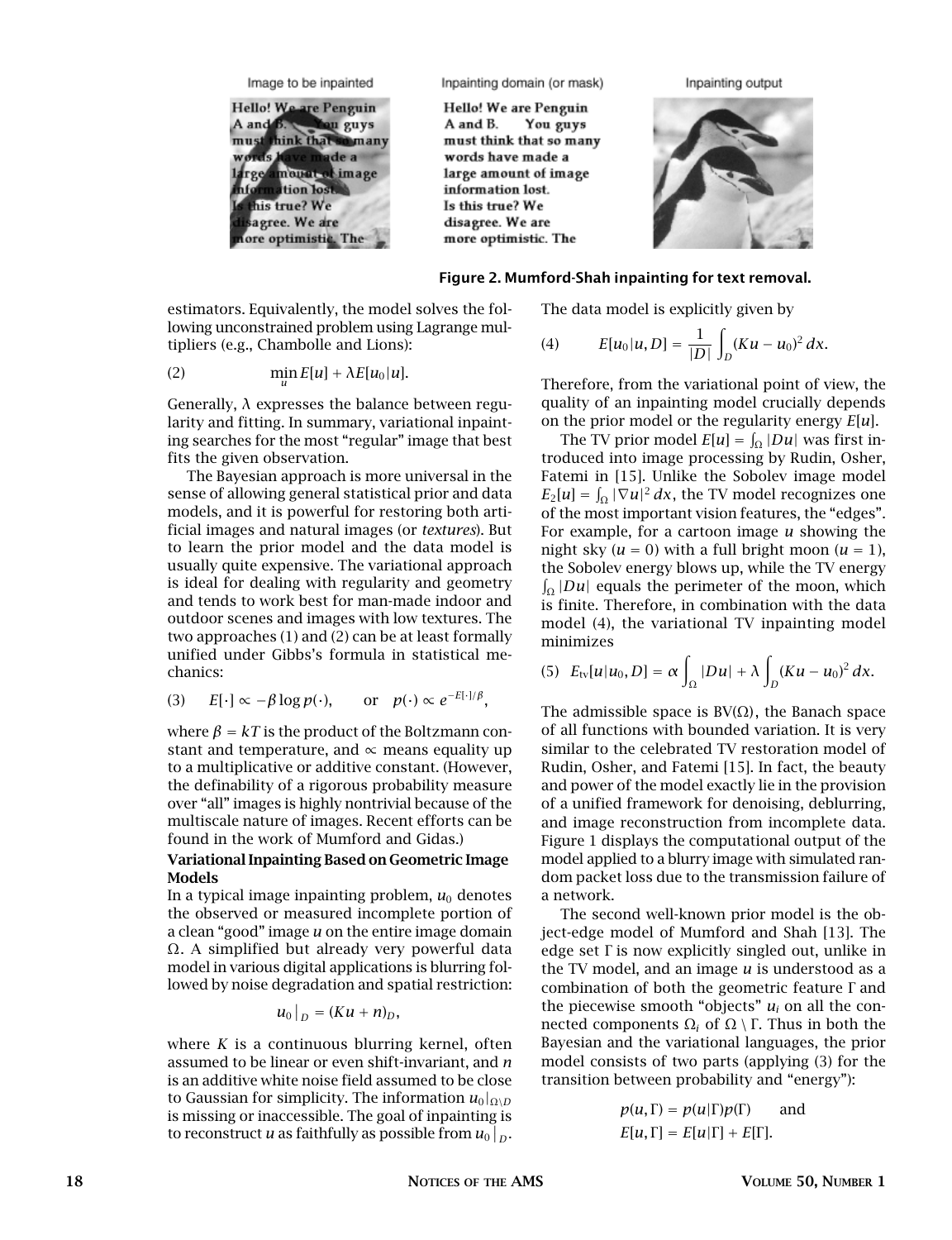In the Mumford-Shah model the edge regularity is specified by  $E[\Gamma] = H^1(\Gamma)$ , the one-dimensional Hausdorff measure, or in most computational applications,  $E[\Gamma] = \text{length}(\Gamma)$ , assuming that  $\Gamma$  is Lipschitz. The smoothness of the "objects" is naturally characterized by the ordinary Sobolev norm:  $E[u|\Gamma] = \int_{\Omega \backslash \Gamma} |\nabla u|^2 dx$ . Therefore, in combination with the data model (4), the variational inpainting model based on the Mumford-Shah prior is given by

(6) 
$$
\inf_{u,\Gamma} E_{\text{ms}}[u,\Gamma|u_0,D] = \alpha \int_{\Omega \backslash \Gamma} |\nabla u|^2 dx
$$

$$
+ \beta H^1(\Gamma) + \lambda \int_D (Ku - u_0)^2 dx.
$$

Figure 2 shows one application of this model for text removal. Notice that edges are preserved and smooth regions remain smooth.

Numerous applications have demonstrated that, for classical applications in denoising, deblurring, and segmentation, both the TV and the Mumford-Shah models perform sufficiently well even by the high standard of human vision. But inpainting does have special characteristics. We have demonstrated in [2], [4], [9] that for large-scale inpainting problems, high-order image models which incorporate the curvature information become necessary for more faithful visual effects.

The key to high-order geometric image models is Euler's elastica curve model:

$$
e[y] = \int_{y} (a + b\kappa^{2}) ds, \quad a, b > 0,
$$

where *κ* denotes the scalar curvature. Birkhoff and de Boor called it the "nonlinear spline" model in approximation theory. It was first introduced into computer vision by Mumford. Unlike straight lines (for which  $b = 0$ ), the elastica model allows smooth curves because of the curvature term, which is important for computer vision and computer graphics.

By imposing the elastica energy on each individual level line of *u* (at least symbolically or by assuming that *u* is regular enough), we obtain the so-called elastica image model:

$$
E_{\text{el}}[u] = \int_{-\infty}^{\infty} e[u \equiv \lambda] d\lambda
$$
\n
$$
(7) \qquad \qquad = \int_{-\infty}^{\infty} \int_{u \equiv \lambda} (a + b\kappa^2) ds \, d\lambda
$$
\n
$$
= \int_{\Omega} (a + b\kappa^2) |\nabla u| \, dx.
$$

In the last integrand the curvature is given by  $\kappa = \nabla \cdot [\nabla u / |\nabla u|]$ . (Notice that in the absence of the curvature term, the above formula is exactly the *co-area* formula for smooth functions (e.g., Giusti). This elastica prior model was first studied for inpainting by Masnou and Morel, and by Chan, Kang, A noisy image to be inpainted.



**Figure 3. Smooth inpainting by the Mumford-Shah-Euler model.**

and Shen [2], and as expected it improves the TV inpainting model.

Similarly, the Mumford-Shah image model *E*ms can be improved by replacing the length energy by Euler's elastica energy:

$$
E_{\text{mse}}[u,\Gamma] = \alpha \int_{\Omega \backslash \Gamma} |\nabla u|^2 dx + e[\Gamma].
$$

This was first applied to image inpainting by Esedoglu and Shen [9]. Figure 3 shows one example of applying this image prior model to the inpainting of an occluded disk. Both the TV and Mumford-Shah inpainting models would complete the interpolation with a straight-line edge and introduce visible corners as a result. The elastica model restores the smooth boundary.

The improved performance of curvature-based models comes at a price in terms of both theory and computation. The existence and uniqueness of the TV and Mumford-Shah inpainting models can be studied in a fashion similar to the classical restoration and segmentation problems. But theoretical study on high-order models is only beginning. The difficulty lies in the involvement of the second-order geometric feature of curvature and in the identification of a proper function space to study the models. Secondly, in terms of computation, the calculus of variation on the curvature term leads to fourth-order highly nonlinear PDEs, whose fast and efficient numerical solution imposes a tremendous challenge.

We conclude this section with a brief discussion of computation, especially for the TV and Mumford-Shah inpaintings.

For the TV inpainting model  $E_{\text{tv}}$ , the Euler-Lagrange equation is formally (or assuming that *u* is in the Sobolev space  $W^{1,1}$ ) given by

$$
(8) \qquad -\nabla \cdot \left[ \frac{\nabla u}{|\nabla u|} \right] + \mu K^* \chi_D (K u - u_0) = 0.
$$

Here *K*<sup>∗</sup> denotes the adjoint of the linear blurring kernel *K*, the multiplier  $\chi_D(x)$  is the indicator of *D*, and  $\mu = 2\lambda/\alpha$ . The boundary condition along  $\partial \Omega$ 

Inpainting via Mumford-Shah-Euler image model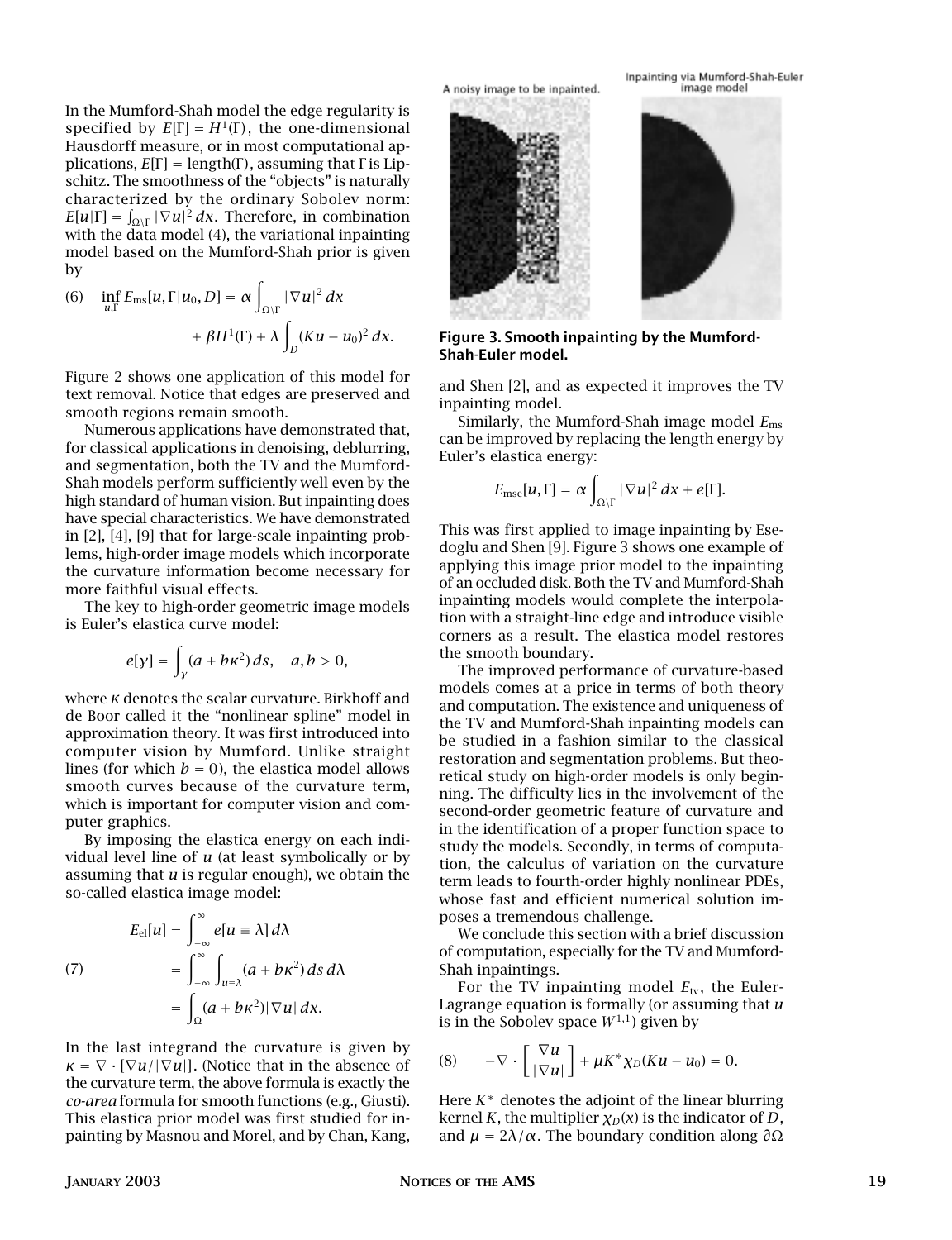is Neumann adiabatic to eliminate any boundary contribution during the integration-by-parts process. This nonlinear PDE can be solved iteratively by the freezing technique: if  $u^{(n)}$  denotes the current inpainting at step *n*, then the updated inpainting  $u^{(n+1)}$  solves the linearized PDE

$$
-\nabla\cdot\left[\frac{\nabla u^{(n+1)}}{|\nabla u^{(n)}|}\right]+\mu K^*\chi_D(Ku^{(n+1)}-u_0)=0.
$$

In practice the intermediate diffusivity coefficient 1*/*|∇*u*(*n*) | is often modified to  $1/\sqrt{|\nabla u^{(n)}|^2 + \epsilon^2}$  for some small conditioning parameter  $\epsilon$  or by the mandatory ceiling and flooring between  $\epsilon$  and  $1/\epsilon$ . The convergence of such algorithms has been well studied in the literature (e.g., Chambolle and Lions, and Dobson and Vogel). There are also many other possible techniques in the literature for solving (8) (e.g., Vogel and Oman, and Chan, Mulet, and Golub). We need only to relate (8) to the conventional TV restoration case.

The computation of the Mumford-Shah inpainting model is also very interesting. For inpainting, unlike segmentation, one's direct interest is only in *u*, not in Γ. Such understanding makes the Γ-convergence approximation theory perfect for inpainting. According to Ambrosio and Tortorelli, by introducing an edge signature function  $z(x) \in [0, 1]$ ,  $x \in \Omega$ , and having  $E[u|\Gamma] = \alpha \int_{\Omega \backslash \Gamma} |\nabla u|^2 dx$  replaced by  $E[u|z] = \alpha \int_{\Omega} z^2 |\nabla u|^2 dx$ , one can approximate the length energy in the Mumford-Shah model by a quadratic integral in *z* (up to a constant multiplier):

$$
E_{\epsilon}[z] = \beta \int_{\Omega} \left( \frac{\epsilon |\nabla z|^2}{2} + \frac{(z-1)^2}{2\epsilon} \right) dx, \ \epsilon \ll 1.
$$

Thus the Mumford-Shah inpainting model is approximated by

$$
E_{\epsilon}[u, z|u_0, D] = E[u|z] + E_{\epsilon}[z] + \lambda E[u_0|u, D],
$$

which is a quadratic integral in both *u* and *z*! It leads to a coupled system of linear elliptic-type PDEs in both *u* and the edge signature *z*, which can be solved efficiently using any numerical elliptic solver. The example in Figure 2 was computed by this scheme.

Finally, we mention some of the major applications of the inpainting and geometric image interpolation models developed above. These include digital zooming, primal-sketch-based perceptual image coding, error concealment for wireless image transmission, and progressive disocclusion in computer vision [2], [4], [9]. Extensions to color or more general hyperspectral images and nonflat image features (i.e., ones that live on Riemannian manifolds) are also currently being studied in the literature. Other approaches to the inpainting problem can be found in the papers by Bertalmio, Sapiro,

Caselles, and Ballester, and by Bertalmio, Bertozzi, and Sapiro. In particular, it has been interestingly found in the latter paper that the earlier PDE model by Ballester, Bertalmio, Caselles, Sapiro, and Verdera is closely related to the stream function–vorticity equation in fluid dynamics.

## **Variational Level Set Image Segmentation**

Images are the proper 2-D projections of the 3-D world containing various objects. To successfully reconstruct the 3-D world, at least approximately, the first crucial step is to identify the regions in images that correspond to individual objects. This is the well-known problem of image segmentation. It has broad applications in a variety of important fields such as computer vision and medical image processing.

Denote by  $u_0$  an observed image on a 2-D Lipschitz open and bounded domain Ω. Segmentation means finding a visually meaningful edge set Γ that leads to a complete partition of  $\Omega$ . Each connected component  $\Omega_i$  of  $\Omega \setminus \Gamma$  should correspond to at most one real physical object or pattern in our 3-D world, for example, the white matter in brain images or the abnormal tissues in organs. In some applications, one is interested also in the clean image patches  $u_i$  on each  $\Omega_i$  of the segmentation, since  $u_0$  is often noisy.

Therefore, there are two crucial ingredients in the mathematical modeling and computation of the segmentation problem. The first is how to formulate a model that appropriately combines the effects of both the edge set Γ and its segmented regions  $\{\Omega_i, i = 1, 2, \dots\}$ . The other is to find the most efficient way to represent the geometry of both the edge set and the regions and to represent the segmentation model as a result. This of course reflects the general philosophy in the introduction.

In the variational PDE approach, these two issues have found good answers in the literature: for the first, the celebrated segmentation model of Mumford and Shah [13] and for the second, the level-set representation technology of Osher and Sethian [14]. In what follows we detail our recent efforts in advancing the application of the level-set technology to various Mumford-Shah-related image segmentation models. Much of the work can be found in our papers (e.g., [3], [5], [17], [19] and many more on our group homepage [11]) and also in related works by Yezzi, Tsai, and Willsky; Paragios and Deriche; Zhu and Yuille; and Cohen, Bardinet, and Ayache [6], [7].

We start with a novel active-contour model whose formulation is independent of intensity edges defined by the gradients, in contrast to most conventional ones in the literature. We then explain how this model can be efficiently computed based on the multiphase level-set method. In the second part we extend these results to the level-set formulation and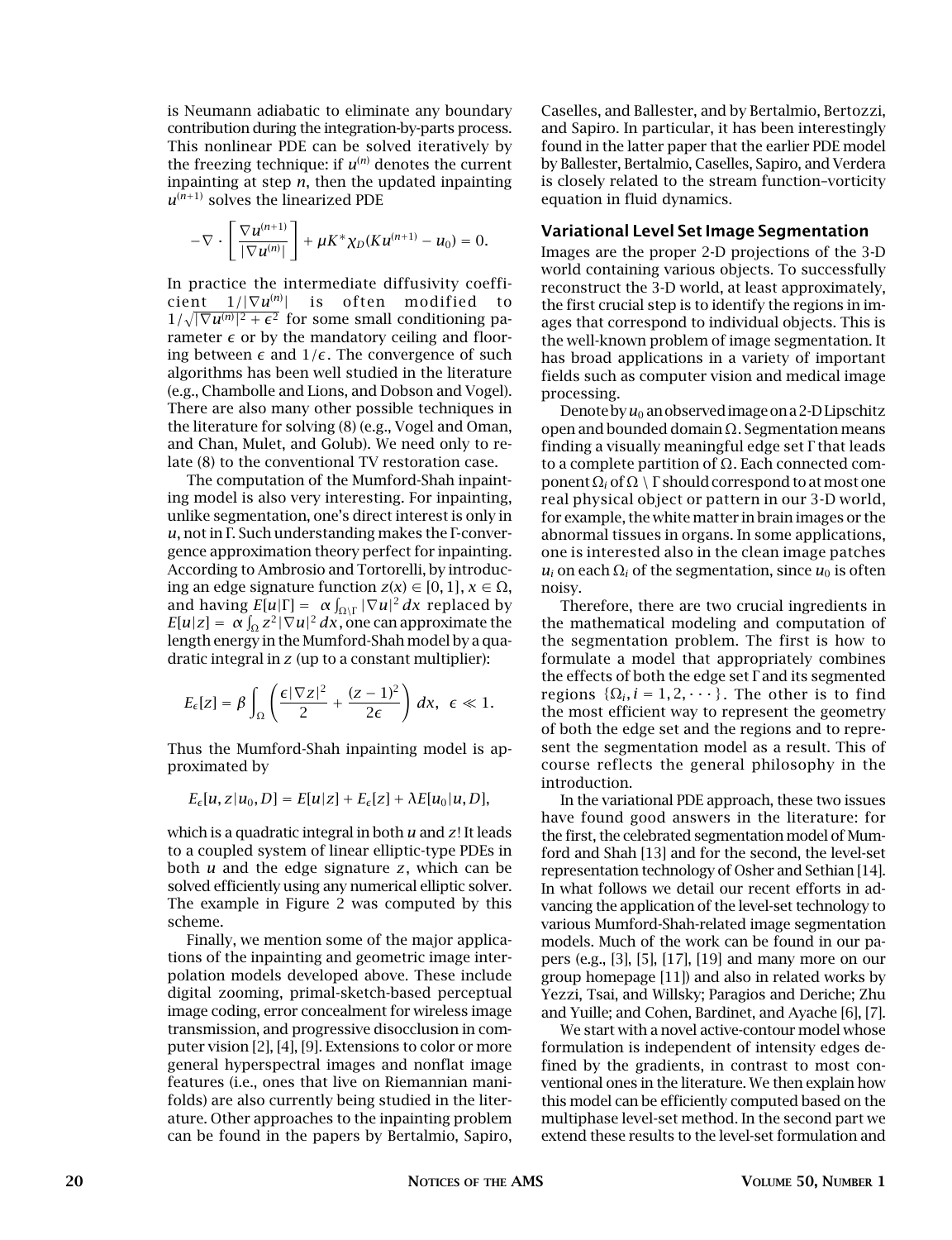computation of the general Mumford-Shah segmentation model for piecewise-smooth images. In the last part we present our recent work on extending the previous models to logical operations on multichannel image objects.

## **Active Contours without Edges and Multiphase Level Sets**

The active contour is a powerful tool in image and vision analysis for boundary detection and object segmentation. The key idea is to evolve a curve so that it eventually stops along the object edges of the given image  $u_0$ . The curve evolution is controlled by two sorts of energies: the internal energy defining the regularity of the curve and the external energy determined by the given image  $u_0$ . The latter is often called the feature-driven energy.

In almost all classical active-contour models, the feature-driven energies rely heavily on the gradient feature  $|\nabla u_0|$  or on its smoothed version  $|\nabla G_{\sigma}*u_0|$ , where  $G_{\sigma}$  denotes a Gaussian kernel with a small variance *σ*. They work well for detecting gradient-defined edges but fail for more general classes of edges such as the boundary of a nebula in some astronomical images or the top image in Figure 4.

Our new model, *active contours without edges*, first introduced in [5], is independent of the gradient information and therefore can handle more general types of edges. The model is to minimize the energy

(9) 
$$
E_2[c_1, c_2, \Gamma | u_0] = \int_{int(\Gamma)} |u_0(x) - c_1|^2 dx
$$

$$
+ \int_{ext(\Gamma)} |u_0(x) - c_2|^2 dx + v |\Gamma|,
$$

where *ν* denotes a given positive weight, the *c*'s are unknown constants, int(Γ) and  $ext(\Gamma)$  denote the interior and exterior of Γ, and  $|\Gamma|$  is its length. The subscript 2 in  $E<sub>2</sub>$  indicates that it deals with twophase images, i.e., ones whose "objects" can be completely indexed by the interior and exterior of Γ.

In the level-set formulation of Osher and Sethian [14], Γ is embedded as the zero-level set  $\{\phi = 0\}$  of a Lipschitz continuous function  $\phi : \Omega \to \mathbb{R}$ . Consequently,  $\{\phi > 0\}$  and  $\{\phi < 0\}$  define the interior  $Ω<sup>+</sup>$  and exterior  $Ω<sup>-</sup>$  of the curve. (The level-set approach is computationally superior to other curve representations, because it lets one directly work on a fixed rectangular grid and it allows automatic topological changes such as merging and breaking.) Denote by *H* the 1-dimensional Heaviside function:  $H(z) = 1$  if  $z \ge 0$  and 0 if  $z < 0$ . Then the energy in our model becomes



**Figure 4. Top: Detection of a simulated minefield by our new activecontour model. Bottom: Segmentation of an MRI brain image. Notice that the interior boundaries are automatically detected.**



**Figure 5. Left: Two curves given by**  $\phi_1 = 0$  and  $\phi_2 = 0$  partition the **domain into four regions based on indicator vector**  $(\text{sign}(\phi_1), \text{sign}(\phi_2))$ . **Right: Three curves given by**  $\phi_1 = 0$ ,  $\phi_2 = 0$ , and  $\phi_3 = 0$  partition the **domain into eight regions based on the triple**  $\text{(sign}(\phi_1), \text{sign}(\phi_2),$  $sign(\phi_3)$ ).

$$
E_2[c_1, c_2, \phi | u_0] = \int_{\Omega} |u_0(x) - c_1|^2 H(\phi) dx
$$
  
+ 
$$
\int_{\Omega} |u_0(x) - c_2|^2 (1 - H(\phi)) dx + v \int_{\Omega} |\nabla H(\phi)| dx.
$$

Minimizing  $E_2[c_1, c_2, \phi | u_0]$  with respect to  $c_1$ ,  $c_2$ , and  $\phi$  leads to the Euler-Lagrange equation:

$$
\frac{\partial \phi}{\partial t} = \delta(\phi) \Big[ v \operatorname{div} \Big( \frac{\nabla \phi}{|\nabla \phi|} \Big) - |u_0 - c_1|^2 + |u_0 - c_2|^2 \Big],
$$
  

$$
c_1(t) = \frac{\int_{\Omega} u_0(x) H(\phi(x)) dx}{\int_{\Omega} H(\phi(x)) dx},
$$
  

$$
c_2(t) = \frac{\int_{\Omega} u_0(x)(1 - H(\phi(x))) dx}{\int_{\Omega} (1 - H(\phi(x))) dx},
$$

with a suitable initial guess  $\phi(0, x) = \phi_0(x)$ . In numerical implementations the Heaviside function *H*(*z*) is often regularized by some  $H_{\varepsilon}(z)$  in  $C^1(\mathbb{R})$ that converges as  $ε \rightarrow 0$  to  $H(z)$  in some suitable sense. As a result, the Dirac function  $\delta(z)$  in the last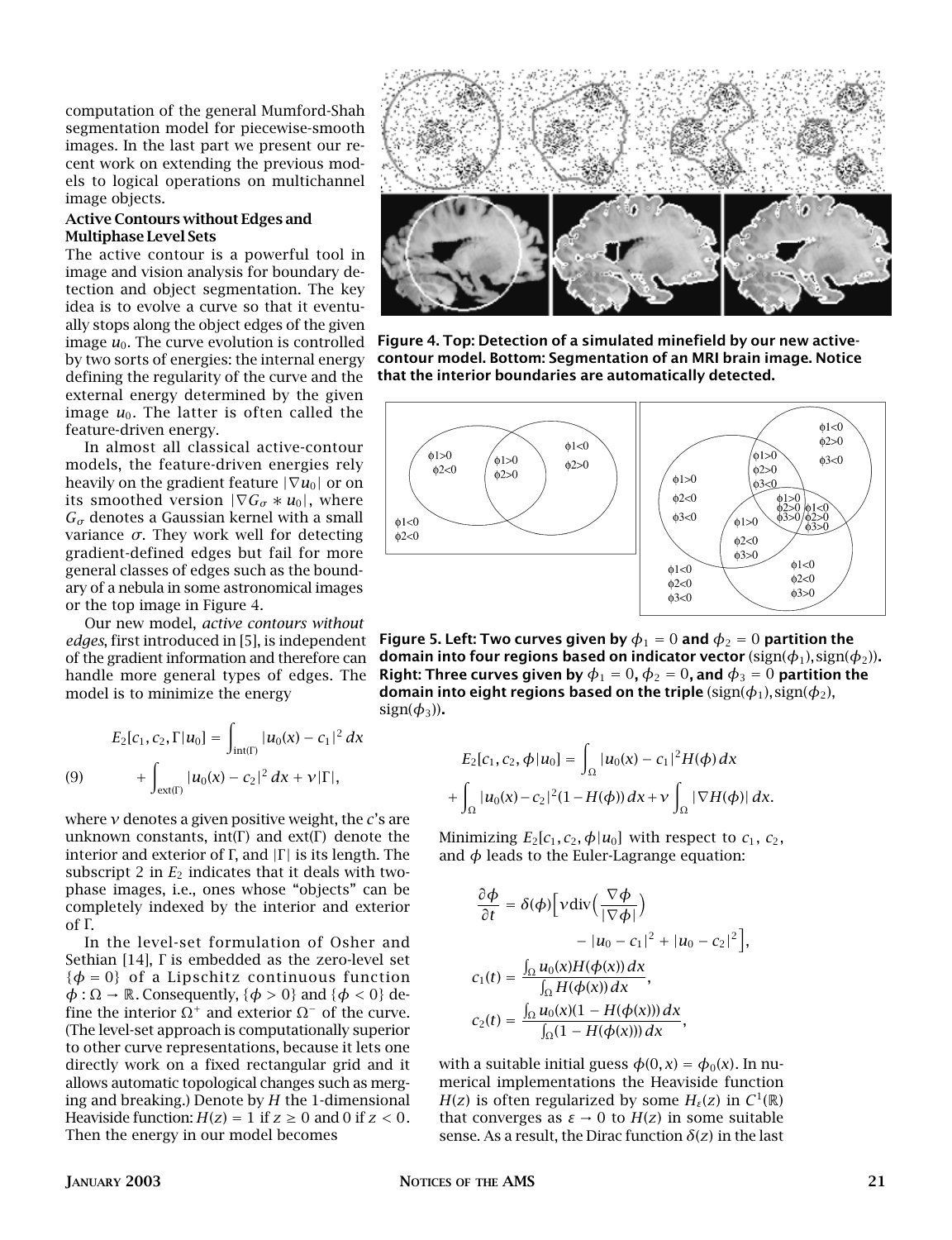

### **Figure 6. The original and segmented images (top row), and the final four segments (the rest).**

equation is regularized to  $\delta_{\varepsilon}(z) = H'_{\varepsilon}(z)$ . We have discovered in [5] that a carefully designed approximation scheme can even allow interior contours to emerge, a challenging task for most conventional algorithms. Also notice that the length term in the energy has led to the mean-curvature motion.

The model performs as an active contour in the class of piecewise-constant images taking only two values; it looks for a two-phase segmentation of a given image. The internal energy is defined by the length, while the external energy is independent of the gradient  $|\nabla u_0|$ . Defining the segmented image by *u*(*x*) = *c*<sub>1</sub>*H*(*φ*(*x*)) + *c*<sub>2</sub>(1 − *H*(*φ*(*x*))), we realize that the energy model is exactly the Mumford-Shah segmentation model [13] restricted to the class of piecewise-constant images. However, our model was initially developed from the active-contour point of view.

Two typical numerical outputs of the model are displayed in Figure 4. The top row shows that our model can segment and detect objects without clear gradient edges. The bottom one shows that it can also capture complicated boundaries and interior contours.

For more complicated situations where multiple objects occlude each other and multiphase edges such as T-junctions emerge, the above two-phase

active-contour model is insufficient, and we need to introduce multiple level-set functions. Therefore, we have generalized the above framework to multiphase active contours or, equivalently, the piecewise-constant Mumford-Shah segmentation with multiphase regions:

$$
\inf_{u,\Gamma} E_{\text{ms}}[u,\Gamma|u_0] \n= \sum_i \int_{\Omega_i} |u_0 - c_i|^2 dx + \nu |\Gamma|.
$$

Here the  $\Omega_i$ 's denote the connected components of  $Ω \setminus Γ$ , and *u* = *c<sub>i</sub>* on  $Ω$ <sub>*i*</sub>. Notice that Γ can now be a general set of edge curves, including for example the T-junction class.

Generally, consider *m* level-set functions  $\phi_i : \Omega \to \mathbb{R}$ . The union of the zero-level sets of the  $\phi_i$  represents the edges in the segmented image. Using these *m* level-set functions, one can define up to  $n = 2^m$  phases, which form a disjoint and complete partitioning of Ω. Therefore, each point  $x \in \Omega$  belongs to one and only one phase. In particular, there is no vacuum or overlap among the phases. This is an important advantage compared with the classical multiphase representation, where a level-set function is associated to each phase and more level-set functions are needed as a result. Figure 5 shows two typical examples of multiphase partitioning corresponding to  $m = 2$  and  $m = 3$ .

We now illustrate the multiphase level-set approach through the example of  $n = 4$  and  $m = 2$ . Let  $c = (c_{11}, c_{10}, c_{01}, c_{00})$  denote a constant vector and  $\Phi = (\phi_1, \phi_2)$  the two-phase level-set vector. Then we are looking for an ideal image *u* in the form of

$$
u = c_{11}H(\phi_1)H(\phi_2) + c_{10}H(\phi_1)(1 - H(\phi_2))
$$
  
+  $c_{01}(1 - H(\phi_1))H(\phi_2) + c_{00}(1 - H(\phi_1))(1 - H(\phi_2)).$ 

The Mumford-Shah segmentation energy becomes

$$
E_4[c, \Phi | u_0] = \int_{\Omega} |u_0(x) - c_{11}|^2 H(\phi_1) H(\phi_2) dx
$$
  
+ 
$$
\int_{\Omega} |u_0(x) - c_{10}|^2 H(\phi_1) (1 - H(\phi_2)) dx
$$
  
(11) + 
$$
\int_{\Omega} |u_0(x) - c_{01}|^2 (1 - H(\phi_1)) H(\phi_2) dx
$$
  
+ 
$$
\int_{\Omega} |u_0(x) - c_{00}|^2 (1 - H(\phi_1)) (1 - H(\phi_2)) dx
$$
  
+ 
$$
\mathcal{V} \int_{\Omega} |\nabla H(\phi_1)| dx + \mathcal{V} \int_{\Omega} |\nabla H(\phi_2)| dx.
$$

Its minimization leads to the Euler-Lagrange equations. First, with Φ fixed, the *c* minimizer can be explicitly worked out as before: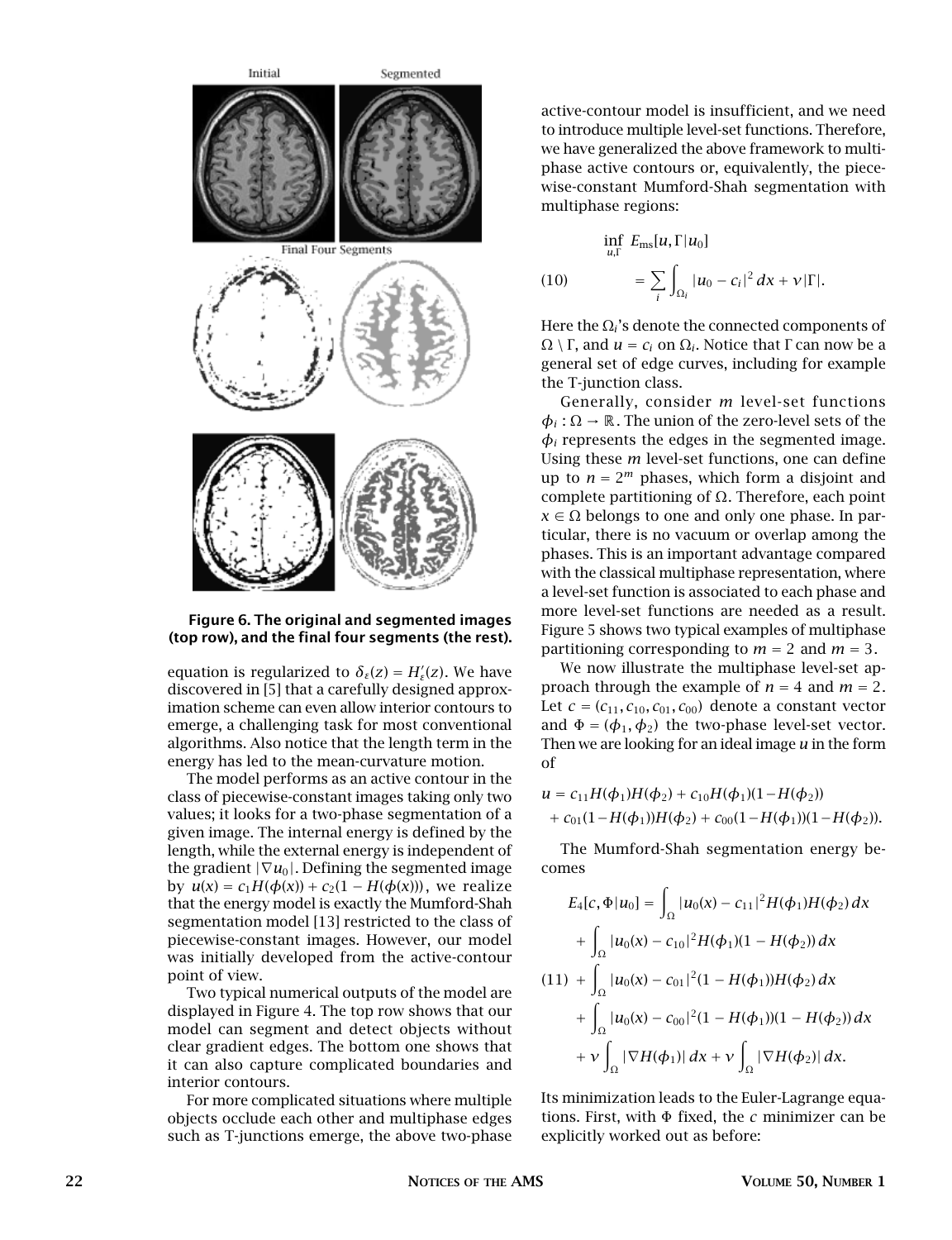$$
c_{ij}(t) = \text{average of } u_0 \text{ on}
$$
  
\n
$$
\{(2i - 1)\phi_1 > 0, (2j - 1)\phi_2 > 0\},
$$
  
\n
$$
i, j = 0, 1.
$$

In turn, this new *c* information leads to the Euler-Lagrange equations for Φ:

$$
\frac{\partial \phi_1}{\partial t} = \delta(\phi_1) \Big[ v \operatorname{div} \Big( \frac{\nabla \phi_1}{|\nabla \phi_1|} \Big) - \Big( (u_0 - c_{11})^2 - (u_0 - c_{01})^2 \Big) H(\phi_2) - \Big( (u_0 - c_{10})^2 - (u_0 - c_{00})^2 \Big) (1 - H(\phi_2)) \Big],
$$

$$
\frac{\partial \phi_2}{\partial t} = \delta(\phi_2) \Big[ v \operatorname{div} \Big( \frac{\nabla \phi_2}{|\nabla \phi_2|} \Big) - \Big( (u_0 - c_{11})^2 - (u_0 - c_{01})^2 \Big) H(\phi_1) - \Big( (u_0 - c_{10})^2 - (u_0 - c_{00})^2 \Big) (1 - H(\phi_1)) \Big].
$$

Notice that the equations are governed both by the mean curvatures and by jumps of the data-energy terms across the boundary.

Figure 6 shows an application of the model to the medical analysis of a brain image. Displayed are the final segmented image and its associated four phases. Our model successfully identifies and segments the white and the gray matters.

Recently the above models and algorithms have been extended to multichannel, volumetric, and texture images (e.g., Chan, Sandberg, and Vese [3]). Let us give a little more detail about texture segmentation from our work. Texture images are general images of natural scenes, such as grasslands, beaches, rocks, mountains, and human body tissues. They typically carry certain coherent structures in scales, orientations, and local frequencies. To segment texture images using the above models, we first apply Gabor's filters to extract these coherent structures. The filter responses create a new vectorial (or multichannel) feature image in the form of  $U(x) = (u_{\alpha}(x), u_{\beta}(x), \cdots, u_{\gamma}(x))$ , where the Greek letters stand for the filter signatures, and typically each takes a value of (scale, orientation, local frequency). We then apply the vectorial activecontour-without-edges model to the segmentation of *U*. Figure 7 shows one typical example.

**Piecewise-Smooth Mumford-Shah Segmentation** The most general Mumford-Shah piecewise-smooth segmentation [13] is defined by

(12) 
$$
\inf_{u,\Gamma} E_{\text{ms}}[u,\Gamma|u_0] = \int_{\Omega} |u - u_0|^2 dx
$$

$$
+ \mu \int_{\Omega \setminus \Gamma} |\nabla u|^2 dx + \nu |\Gamma|,
$$

where *µ* and *ν* are positive parameters. It allows the segmented "objects" to have smoothly varying intensities instead of being strictly constant. We



**Figure 7. An example of texture segmentation (at increasing times).**

now show how to carry out the model based on the multiphase level-set approach [5]. As before, we start with the two-phase situation where a single level-set function  $\phi$  is sufficient, followed by the more general multiphase case.

In the two-phase situation, the ideal image *u* is segmented to  $u^{\pm}$  by the level-set function  $\phi$ :

$$
u(x) = u^{+}(x)H(\phi(x)) + u^{-}(x)(1 - H(\phi(x))).
$$

We assume that both  $u^+$  and  $u^-$  are  $C^1$  functions up to the boundary  $\{\phi = 0\}$ . Substituting this expression into (12), we obtain

$$
E[u^+, u^-, \phi | u_0] = \int_{\Omega} |u^+ - u_0|^2 H(\phi) dx
$$
  
+ 
$$
\int_{\Omega} |u^- u_0|^2 (1 - H(\phi)) dx
$$
  
(13)  
+ 
$$
\mu \int_{\Omega} |\nabla u^+|^2 H(\phi) dx
$$
  
+ 
$$
\mu \int_{\Omega} |\nabla u^-|^2 (1 - H(\phi)) dx + \nu \int_{\Omega} |\nabla H(\phi)|.
$$

First, with *φ* fixed, the variation on  $E[u^+, u^-, \phi | u_0]$  leads to the two Euler-Lagrange equations for  $u^{\pm}$  separately:

(14) 
$$
u^{\pm} - u_0 = \mu \triangle u^{\pm} \text{ on } \pm \phi > 0,
$$

$$
\frac{\partial u^{\pm}}{\partial \vec{n}} = 0 \text{ on } \{\phi = 0\}.
$$

(Here ± takes either of the values + and −, but uniformly across the formula.) They act as denoising operators on the homogeneous regions only. Notice that no smoothing is done *across* the boundary  $\{\phi = 0\}$ , which is very important in image analysis.

Next, keeping the functions *u*<sup>+</sup> and *u*<sup>−</sup> fixed and minimizing  $E[u^+, u^-, \phi | u_0]$  with respect to  $\phi$ , we obtain the motion of the zero-level set: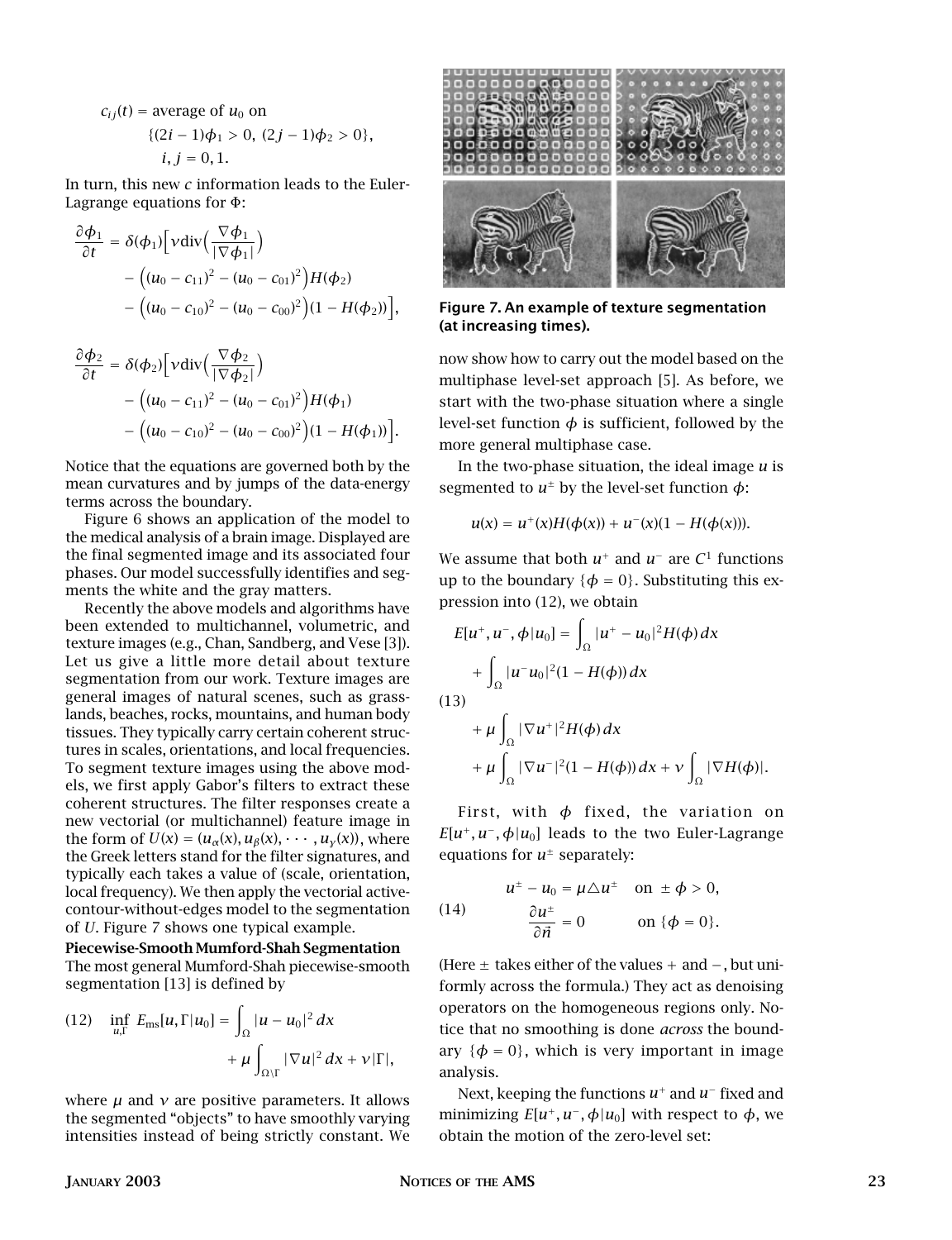

**Figure 8. Numerical result from the piecewise-smooth Mumford-Shah level-set algorithm with one level-set function.**



**Figure 9. A synthetic example of an object in two different channels. Notice that the lower left corner of** *A*<sup>1</sup> **and the upper corner of** *A*<sup>2</sup> **are missing.**



**Figure 10. Different logical combinations for the sample image: the union, the intersection, and the differentiation.**

$$
\frac{\partial \phi}{\partial t} = \delta(\phi) \Bigg[ \nu \nabla \left( \frac{\nabla \phi}{|\nabla \phi|} \right) - (|u^+ - u_0|^2 + \mu |\nabla u^+|^2 - |u^- u_0|^2 - \mu |\nabla u^-|^2) \Bigg],
$$

with some initial guess  $\phi(t = 0, x)$ . The above equation is actually computed at least near a narrow band of the zero-level set. As a result, computationally we have to continuously extend both *u*<sup>+</sup> and *u*<sup>−</sup> from their original domains { $\pm \phi > 0$ } to a suitable neighborhood of the zero-level set  $\{\phi = 0\}$ . Figure 8 displays an application of the model in astronomical image analysis. Although the nebula itself does not seem to be a smooth object, the piecewise-smooth model can still correctly capture the main features.

As in the previous section, there are cases where the boundaries forming a complete partition of the image cannot be represented by a single level-set function. Then one has to turn to the multi-phase approach. In our papers, thanks to the planar Four-Color Theorem, we have been able to conclude that *two* level-set functions are sufficient for all multiphase partition problems.

By the Four-Color Theorem one can color all the regions in a partition using only four colors, so that any two adjacent regions are color distinguishable. Identifying a phase with one color, we see that two level-set functions  $\phi_1$  and  $\phi_2$  are sufficient to produce four "colors":  $\{\pm \phi_1 > 0, \pm \phi_2 > 0\}$ . Therefore, they can completely segment a general image with a multiphase boundary set  $\Gamma$  given by  $\{\phi_1 = 0\}$ or  $\{\phi_2 = 0\}$ . As before, we do not have the problems of "overlapping" or "vacuum" as in the works by Zhao, Chan, Merriman, and Osher. Note that in this formulation, generally each "color" can still have many isolated components. Therefore, the segmentation is complete only after one applies an extra step of the well-known topological processor for finding the connected components of an open set.

In this four-phase formulation, the ideal image *u* is segmented into four disjoint but complete parts  $u^{\pm \pm}$ , each defined by one of the four phases:

$$
\{\pm \phi_1 > 0, \ \pm \phi_2 > 0\}.
$$

Overall, by using the Heaviside function, we obtain the following synthesis formula:

$$
u = u^{++}H(\phi_1)H(\phi_2) + u^{+-}H(\phi_1)(1 - H(\phi_2))
$$
  
+  $u^{-+}(1 - H(\phi_1))H(\phi_2)$   
+  $u^{--}(1 - H(\phi_1))(1 - H(\phi_2)),$ 

for all  $x \in \Omega$ . We can express the energy function of *u* and  $\Phi = (\phi_1, \phi_2)$  in a similar way and derive the corresponding Euler-Lagrange equations.

Notice the remarkable feature of this single model, which includes both the original energy formulation and the elliptic and evolutionary PDEs: it naturally combines all three image processors active contour, segmentation, and denoising.

## **Logic Operators for Multichannel Image Segmentation**

In a multichannel image  $u(x) = (u_1(x), u_2(x))$ ,  $\cdots$ ,  $u_n(x)$ , a single physical object can leave different traces in different channels. For example, Figure 9 shows a two-channel image containing a triangle that is, however, incomplete in each individual channel. For this example, most conventional segmentation models for multichannel images (e.g., Guichard, Sapiro, Zhu and Yuille) would output the complete triangle, i.e., the union of both channels. The union is just one of the several possible logical operations for multichannel images. For example, the intersection and the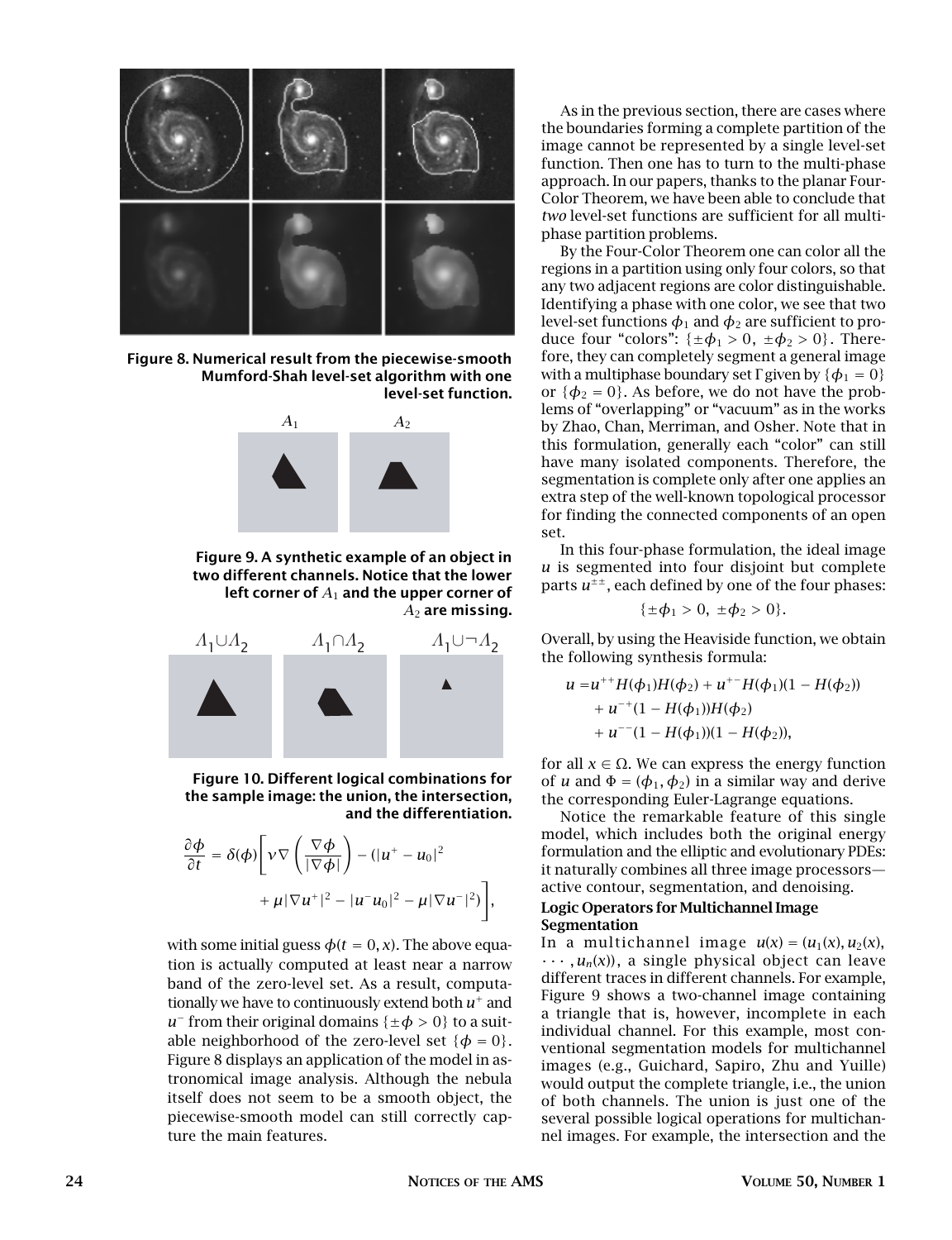differentiation are also very common in applications, as illustrated in Figure 10.

In this section we outline our recent efforts in developing logical segmentation schemes for multichannel images based on the active-contourwithout-edges model [16].

First, we define two logical variables to encode the information inside and outside the contour Γ separately for each channel *i*:

$$
z_i^{in}(u_0^i, x, \Gamma) = \begin{cases} 1, & \text{if } x \text{ is inside } \Gamma \text{ and not on} \\ 0, & \text{the object,} \end{cases}
$$

$$
z_i^{out}(u_0^i, x, \Gamma) = \begin{cases} 1 & \text{if } x \text{ is outside } \Gamma \text{ and on} \\ & \text{the object,} \end{cases}
$$

0 otherwise.

 $\mathfrak{r}$ 

Such different treatments are motivated by the energy minimization formulation. Intuitively speaking, in order for the active contour  $\Gamma$  to evolve and eventually capture the *exact* boundary of the targeted logical object, the energy should be designed so that both partial capture and overcapture lead to high energies (corresponding to  $z_i^{out} = 1$  and  $z_i^{in} = 1$  separately). Imagine that the target object is tumor tissue: then in terms of decision theory, over and partial captures correspond respectively to *false alarms* and *misses*. Both are to be penalized.

In practice we do not have precise information of "the object" to be segmented. One possible way to approximate  $z_i^{in}$  and  $z_i^{out}$  is based on the interior (Ω<sup>+</sup>) and exterior (Ω<sup>−</sup>) averages *c*<sup>±</sup> *<sup>i</sup>* in channel *i*:

$$
z_i^{in}(u_0^i, x, \Gamma) = \frac{|u_0^i(x) - c_i^+|^2}{\max_{y \in \Omega^+} |u_0^i(y) - c_i^+|^2},
$$

for  $x \in \Omega^+$ , and

$$
Z_i^{out}(u_0^i, x, \Gamma) = \frac{|u_0^i(x) - c_i^-|^2}{\max_{y \in \Omega^-} |u_0^i(y) - c_i^-|^2},
$$

for  $x \in \Omega^-$ .

The desired truth table can then be described using the  $z_i^{in}$ 's and  $z_i^{out}$ 's. Table 2 shows three examples of logical operations for the two-channel case. Notice that "true" is represented by 0 inside Γ. The method is designed so as to encourage energy minimization when the contour tries to capture the targeted object inside. Also note that the " $z_i^{in}$ " terms and the " $z_i^{out}$ " terms play asymmetric but complementary roles. For example, the union  $A_1 \cup A_2$  corresponds to the union of the "in" terms and the *intersection* of the "out" terms. Similarly, the intersection  $A_1 \cap A_2$  corresponds to the intersection of the "in" terms and the *union* of the "out" terms.

We then design continuous objective functions to smoothly interpolate the binary truth table. This

| Truth table for the two-channel case          |                                |                       |             |             |  |  |                                                         |  |
|-----------------------------------------------|--------------------------------|-----------------------|-------------|-------------|--|--|---------------------------------------------------------|--|
|                                               | $\overline{z_1}$ <sup>in</sup> | $\overline{z_2^{in}}$ | $Z_1^{out}$ | $Z_2^{out}$ |  |  | $A_1 \cup A_2 \mid A_1 \cap A_2 \mid A_1 \cap \neg A_2$ |  |
| $x$ inside $\Gamma$<br>(or $x \in \Omega^+$ ) |                                |                       | $\Omega$    |             |  |  |                                                         |  |
|                                               |                                | $\Omega$              | $\Omega$    |             |  |  |                                                         |  |
|                                               | $\Omega$                       |                       | $\Omega$    |             |  |  |                                                         |  |
|                                               | $\Omega$                       | $\Omega$              | $\Omega$    |             |  |  |                                                         |  |
| $x$ outside $\Gamma$                          | $\Omega$                       | $\Omega$              |             |             |  |  |                                                         |  |
| (or $x \in \Omega^{-}$ )                      | $\Omega$                       | $\Omega$              |             |             |  |  |                                                         |  |
|                                               | $\Omega$                       | $\Omega$              | $\Omega$    |             |  |  |                                                         |  |
|                                               |                                |                       |             |             |  |  |                                                         |  |

**Table 2. The truth table for two channels. Notice that inside** Γ **"true" is represented by** 0**. It is designed so as to encourage the contour to enclose the targeted logical object at a lower energy cost.**

is because in practice, as mentioned above, the *z*'s are approximated and take continuous values. For example, possible interpolants for the union and intersection are

$$
f_{A_1 \cup A_2}(x) = \sqrt{z_1^{in}(x)z_2^{in}(x)} + \left(1 - \sqrt{(1 - z_1^{out}(x))(1 - z_2^{out}(x))}\right), f_{A_1 \cap A_2}(x) = 1 - \sqrt{(1 - z_1^{in}(x))(1 - z_2^{in}(x))} + \sqrt{z_1^{out}(x)z_2^{out}(x)}.
$$

The square roots are taken to keep the functions of the same order as the original scalar models. It is straightforward to extend the two-channel case to more general *n*-channel ones.

The energy functional *E* for the logical objective function *f* can be expressed by the level set function  $\phi$ . Generally, as just shown above, the objective function can be separated into two parts,

$$
f = f(z_1^{in}, z_1^{out}, \cdots, z_n^{in}, z_n^{out})
$$
  
=  $f_{in}(z_1^{in}, \cdots, z_n^{in}) + f_{out}(z_1^{out}, \cdots, z_n^{out}).$ 

The energy functional is then defined by

$$
E[\phi|c^+, c^-] = \mu \text{length}(\phi = 0)
$$
  
+  $\lambda \int_{\Omega} [f_{in}(z_1^{in}, \cdots, z_n^{in})H(\phi) + f_{out}(z_1^{out}, \cdots, z_n^{out})(1 - H(\phi))] dx.$ 

Here each  $c^{\pm} = (c_1^{\pm}, \cdots, c_n^{\pm})$  is in fact a multichannel vector. The associated Euler-Lagrange equation is similar to the scalar model:

$$
\frac{\partial \phi}{\partial t} = \delta(\phi) \left[ \mu \operatorname{div} \left( \frac{\nabla \phi}{|\nabla \phi|} \right) - \lambda \left( f_{in}(z_1^{in}, \cdots, z_n^{in}) - f_{out}(z_1^{out}, \cdots, z_n^{out}) \right) \right],
$$

with suitable boundary conditions as before. Even though the form often looks complicated for a typical application, its implementation is very similar to that of the scalar model.

Numerical results support our above efforts. Figure 9 shows two different occlusions of a triangle.